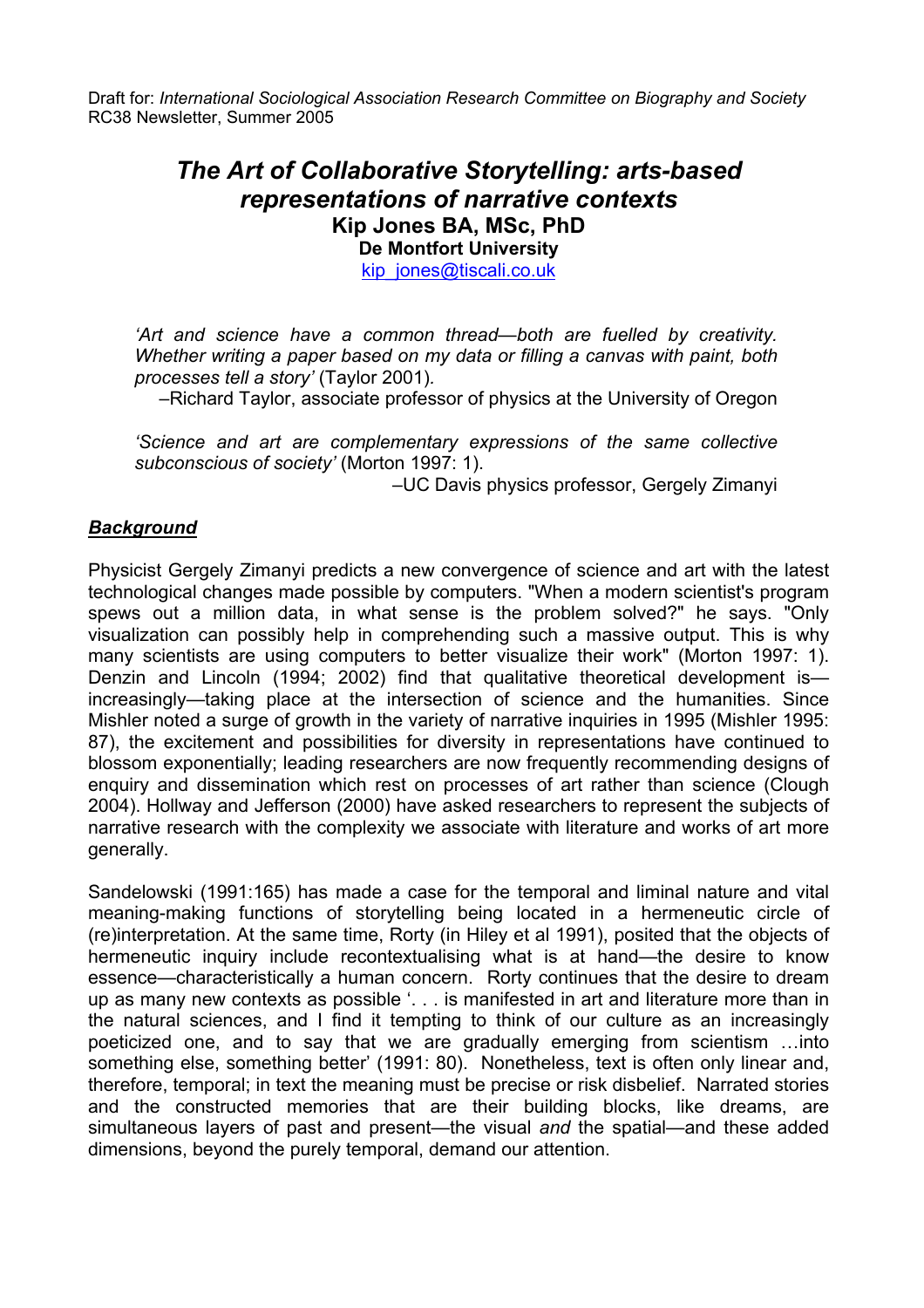This emerging synthesis of the arts and social sciences presents challenges to the methodological-philosophical foundations of knowledge. At the very heart of this matter is knowledge transfer. The need for innovation in dissemination of detailed descriptive information has, until recently, been neglected in the social sciences. As collage-makers, narrators of narrations, dream weavers—narrative researchers are natural allies of the arts and humanities. Possibilities include, but are not limited to, performance, film, video, audio, graphic arts, new media (CD ROM, web-based production), poetry and so forth.

## *Huddersfield Conference Presentation*

The format of my presentation at the *Narrative & Memory Research Group 5th Annual Conference* at the University of Huddersfield (April 2005) was performative, collaborative and conversational. Through the use of three audio-visual PowerPoint presentations, an attempt was made to revisit the arts and humanities in search of lenses through which the intricacies of social science data might be represented. As a description of a dream in words never quite captures the essence of the dream itself -–its feeling/picture/space—so too narratives of lives need to be fleshed out through additional devices. I am now convinced that these are not mere matters of a kind of subtext, but rather represent, in many cases, a portal to deeper communication and interpretation. At the conference, I explored examples of (re)presentation from my own biographic narrative work and discussed the potential of use of various media (studio recording, audio/visuals, etc.); I then shared several examples of visual/arts-based production through the three short narrative sequences described below.

*1. "Fall River Boys"* Narrative Photography by Richard Renaldi (re-narrated by Kip Jones)

> Since the spring of 2001 I have paid numerous visits to the small community of Fall River, Massachusetts. The town is situated on the Taunton River about 15 miles inland from the Atlantic Ocean and is home to a Portuguese community of considerable size. Fall River enjoyed prosperity as a manufacturing center for cotton textiles until the 1920s but has seen its economic lifeblood leach away in the intervening decades. As an impoverished working class New England community, I am drawn to this town for its bleakness and its beauty. My photographic focus here is on the teenage boys who are engaged fitfully, awkwardly in the search for manhood in this harsh and sometimes hopeless place.—Richard Renaldi

I discovered the photographs of Richard Renaldi on the Internet while creating a CD-ROM on lifelong learning for the *Department for Education and Skills* (UK). I invited Richard to include his photographs in our project because his pictures of individuals have a powerful ability to reach the viewer by visually representing the personality in front of the lens. Later, I discovered his Fall River Boys series on his website

 (http://www.renaldi.com/portfolio/index.html) and was struck by the capacity of this body of black and white photographs to tell a story. I decided to create a short PowerPoint presentation of his photographs for the Huddersfield conference because I believe that they demonstrate how a story can be narrated visually—minimising the use of words. Because Rinaldi's photographs convincingly tell a story of teenage youth in a particular place, I decided to use a backing track to represent time, place and interpretation and chose the song, "*Everything Must Change*" 1 .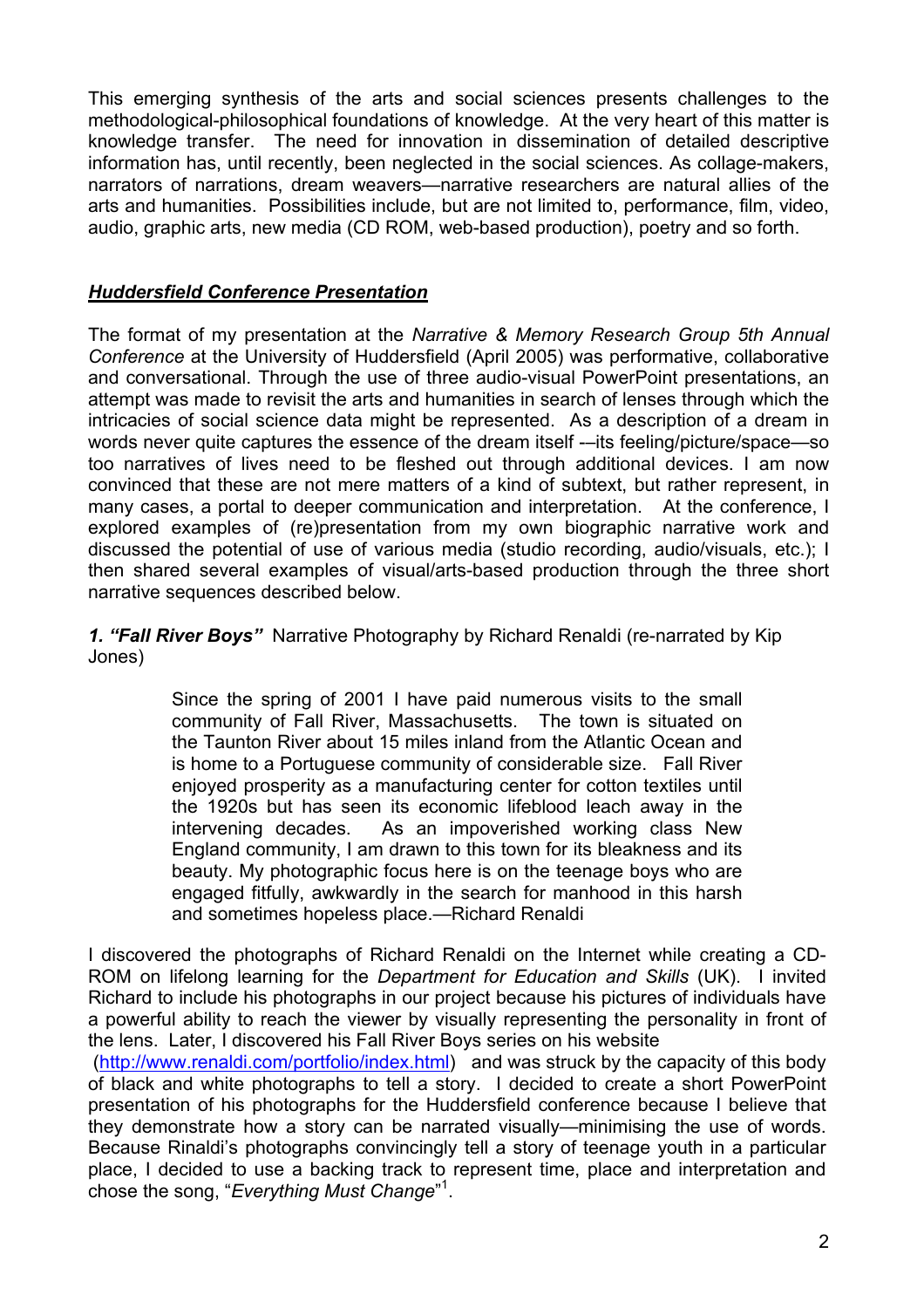I particularly noticed that Richard's photographs of the younger boys depicted happy, carefree children, but the older boys portrayed seemed to take on a burden and hardness that teens from more promising backgrounds might not. My first interpretation was, therefore, to represent this change—both through reordering the photographs and the use of the song. Secondly, I used the repetition of a few of his shots of buildings in Fall River to represent urban decay, hopelessness, the power of the environment on the psyche and the general lack of any kind of bright future in this post-industrial, manufacturing town in New England. The song repeats the line, '*Sun lights up the sky and humming birds do fly',* several times, represented through the visual irony of crisp, bright sunlight on decaying buildings and streets. Nonetheless, these "humming birds" seemed unable to fly or flee their environment. I noticed that, in many of the pictures, the boys were associating themselves with a means of transport or "a way out" such as bikes, skate boards, scooters and cars. The song laments, '*Winter turns to spring, A wounded heart will heal, but never much too soon. Yes, everything must change'.* But will it for these teens caught up in circumstances beyond their control? The presentation ends with a shot of two teens working behind the counter of a fast food outlet, then fades to shots of the timeless Taunton River—nature's conduit—both to the town of Fall River and away from it.

#### *2. "Thoroughly Post-Modern Mary"* [A Biographic Narrative Interview with Mary Gergen] by Kip Jones and Mary Gergen

In 2004, the editors of the online qualitative journal, *FQS* (http://www.qualitativeresearch.net/fqs/fqs-eng.htm), were creating a special issue devoted to interviews with prominent researchers in the field of qualitative research and asked me to interview the feminist, scholar and writer, Mary Gergen. I had met Mary and her husband, the social psychologist, Kenneth Gergen, on several occasions at conferences in the past and had been invited to brunch with them at their home in Wallingford, Pennsylvania on one occasion. Because of this 'familiarity' with the subject of the interview, I felt that an opportunity presented itself to make use of the open-ended, unstructured interview technique that I use in my primary research, the Biographic Narrative Interpretive Method (Chamberlayne, Bornat, Wengraf, eds. 2000; Wengraf 2001; Rosenthal 2004; Jones 2004), but test its capacity to generate story under very different conditions. By using its unstructured, interview method, the personal journey to "who the interviewee is today" is encouraged, rather than merely a list of accomplishments, typical of more journalistic interviews.

The Biographic Narrative Interpretive Method uses an interview technique in the form of a single, initial narrative-inducing question (minimalist-passive), for example, *'Tell me the story of your life,'* to illicit an extensive, uninterrupted narration. This shift encompasses willingness on the part of the researcher to cede 'control' of the interview scene to the interviewee and assume the posture of active listener/audience participant. A follow-up sub-session can then be used to ask additional questions, but based only on what the interviewee has said in the first interview and using her/his words and phrases in the same order, thus maintaining the narrator's gestalt.

In typical usage of the method, microanalysis of the narrative of the reconstructed life follows the interview stage, using a reflective team approach to the data, facilitating the introduction of multiple voices, unsettling and creating a mix of meaning and encouraging communication and collective means of deliberation (Gergen 2000: 4). In brief, The *'Lived*  Life', or chronological chain of events as narrated, is constructed then analysed sequentially and separately. The *'Told Story',* or thematic ordering of the narration, is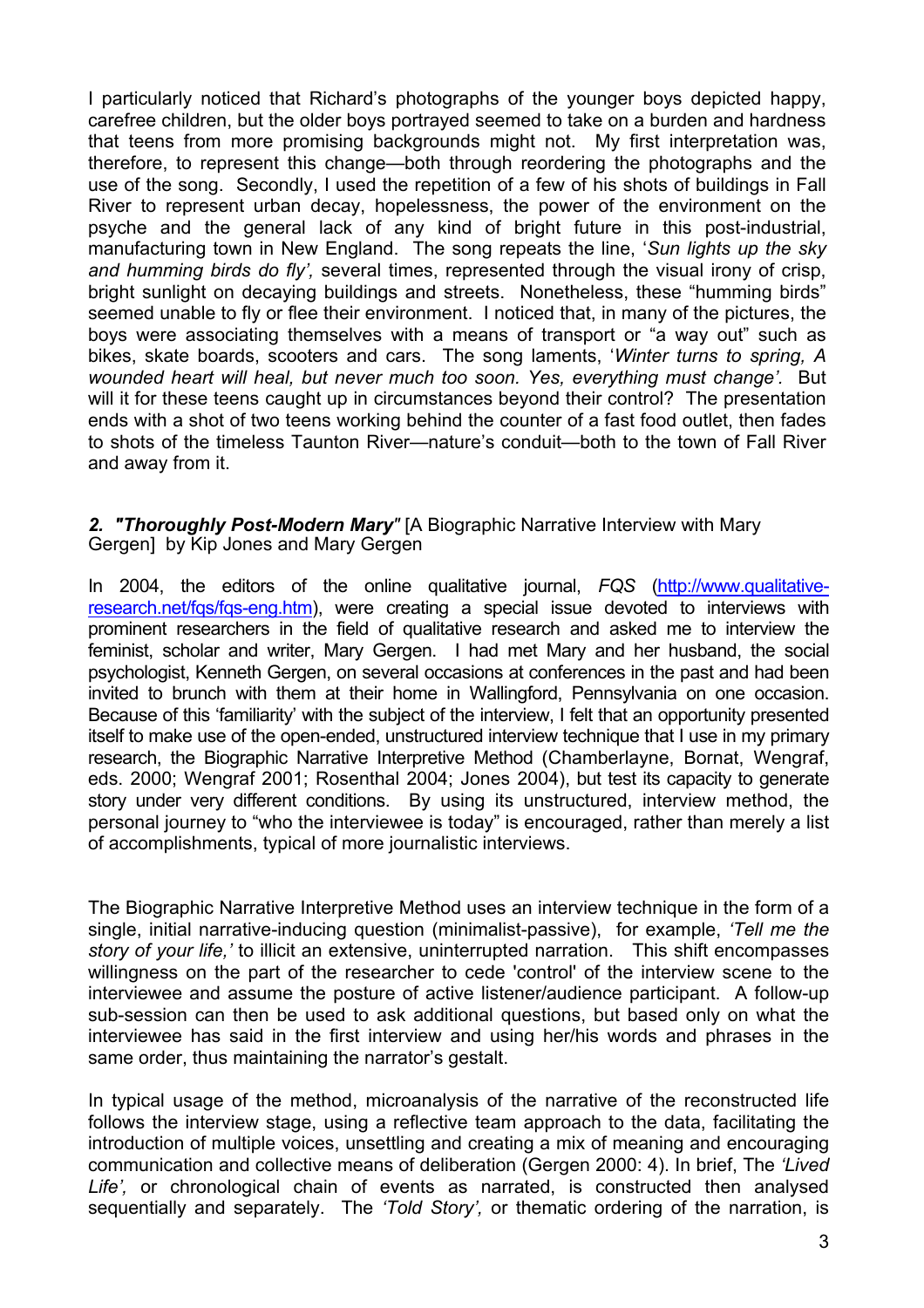then analysed using thematic field analysis, involving reconstructing the participants' system of knowledge, their interpretations of their lives and their classification of experiences into thematic fields (Rosenthal 1993: 61). Rosenthal defines the thematic field as: 'the sum of events or situations presented in connection with the themes that form the background or horizon against which the theme stands out as the central focus' (1993: 64). The process typically begins by recruiting team participants (two, three or more per team) from varying backgrounds (professionally as well as demographically) to be immersed in the transcript, at times 'line by line' and hypothesise at each new revelation of dialogic material. Finally, through hypothesising how the lived life informs the told story, the case history is then constructed from these two separate threads. In the case of the Mary Gergen interview, however, a conscious decision was made not to interpret her life story in this typical manner.

I mailed Mary Gergen a cassette tape, blank except for the opening life story question. Mary took up the challenge and recorded her life story on the tape (transcript available at: http://www.qualitative-research.net/fqs-texte/3-04/04-3-18b-e.htm) and returned it to me through the post. This was followed up by several email question and answer messages back and forth (also included in the transcript). One of the first things I noticed (interpreted?) about the interview was Mary's use of films as metaphors for transitional moments in her life. The second was that Mary's story was quite "playful" and I wanted the presentation in *FQS* to reflect that. I decided to use illustrative photographs (often from film) and graphics to enhance the storytelling and to represent one possible interpretation of the story. By using typefaces and colours (not usually available to us in hidebound journals), I was able to portray the journey through time and its period effects so that Mary's narration was set against a visual background of the influences and cultural sea changes that abound in any life story's passage through time (Available at: http://www.qualitative-research.net/fqs-texte/3-04/04-3-18-e.pdf).

A decision was made to present the 'lived life' and 'told story' (as well as the transcript) online in the journal in a 'raw' form with the further involvement/interpretation of the reader/viewer in mind. The story has not been "academically analysed" by the interviewer or reflective teams, but left open and transparent, in order that the reader/viewer becomes part of the interpretive process. Still, the production of the story becomes the creative output and social construction of both the storyteller and the interviewer (the performer and the first audience) and, in this case particularly, one story of many stories that could have been told by the person interviewed. Routine facts are often back-grounded by the narrator through the use of this method in favour of spontaneity in the storytelling and the creation of meaningful life metaphors.

The Biographic Narrative *Interpretive* Method has much to say, in fact, about the formal interpretive process (see Wengraf 2001; Jones 2004). Still, it is important to emphasize that interpretation on the part of the researcher begins early, even within the interview. During the initial encounter, the researcher is often making and dealing with subconscious observations whilst maintaining a position of active listener. Through the procedure of note taking in the first subsession of the interview, the researcher begins a process of interpretation, making choices about which areas of the story should be explored further in the second subsession. Subconscious thoughts are brought into the interpretive process through such note taking; post-interview debriefing (with oneself or others) follows the interview sessions and is inherently interpretive. Later, when the interviewer (preferably) types the transcript of the interview, further reflection and notation takes place. Further hearings of the tape recorded interview produce additional insights and interpretations which are diaried by the researcher as well. When constructing the Lived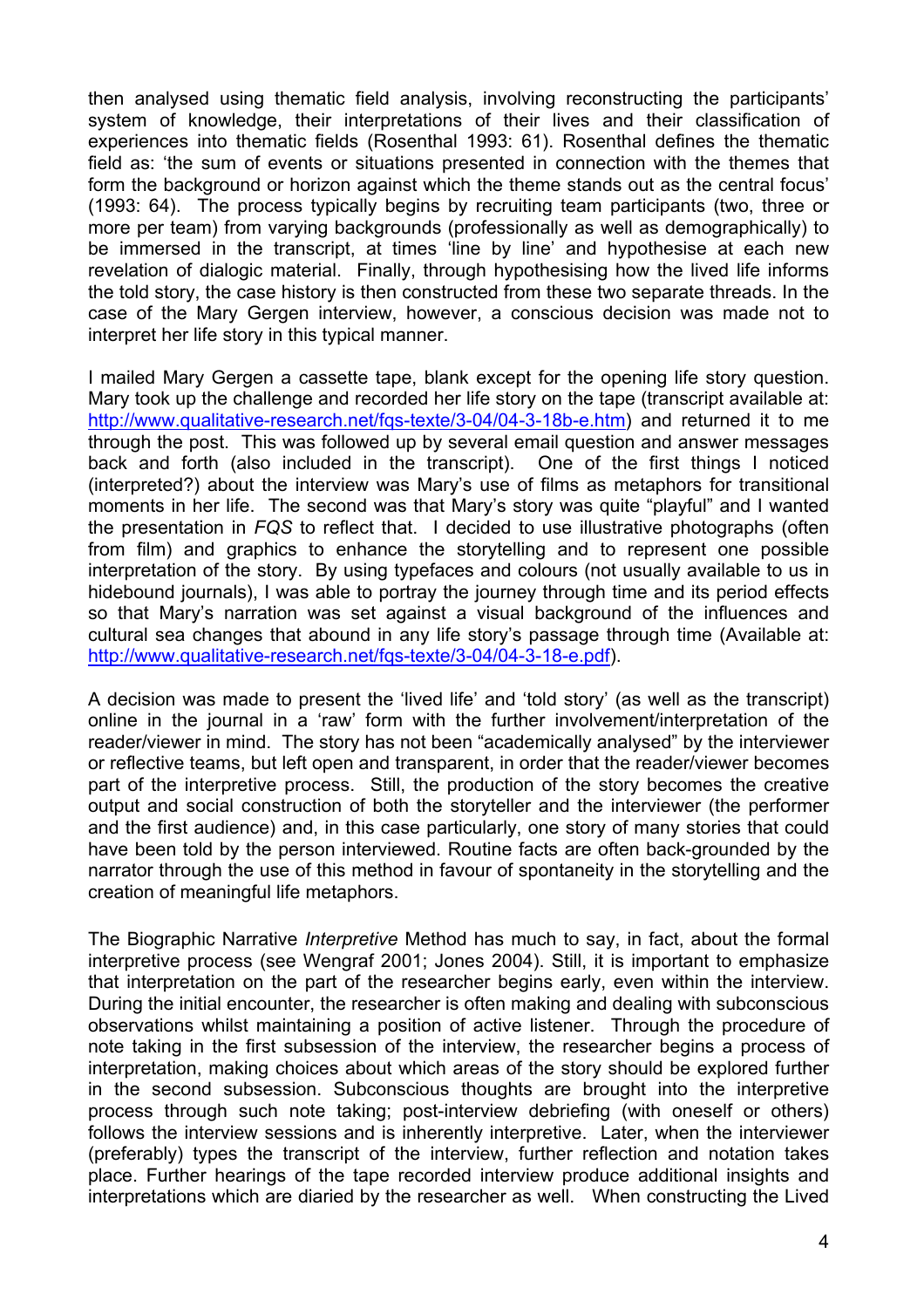Life and selecting passages of the Told Story for team analysis, again, the interpretative skills of the researcher come into play. All of these interpretive processes were incorporated into the creation of the final product in the *FQS* Mary Gergen interview.

Asking a person to tell us about her/his life is just a beginning. By doing this, in a less than perfect way, we are at least starting by participating in the storytelling of the person in her/his world, her/his expectations, successes, failures and dreams. By presenting a visual interpretation of Mary Gergen's story, I was able to emphasise the performative nature of her storytelling and her biography in general. I believe that the Biographic Narrative Interpretive interview with Mary Gergen is a success because it foregrounds the participant and her life as she recalls it today, thus providing insight into the social construction of her 'identity', but leaving enough space for the interpretation of the final audience, the reader.

## **3. "I Can Remember the Night ..."** by Kip Jones and Polly Humberstone<sup>2</sup>

The final example presented at the Huddersfield conference was a presentation that resulted from a more traditional use of the Biographic Narrative Interpretive Method from my study of identity and the informal care role (Jones 2001). Through the use of the indepth, minimalist-passive interview technique of the Method, I have discovered that when a particularly traumatic or life-defining event is being described in interviews, the expressed memory of it becomes more than a verbal *reportage.* Time becomes very precise in these dreamlike sequences as interviewees struggle to recall minute-by-minute details in a specifically detailed time-space. There is a great effort to describe a physical atmosphere, an ambience, a three-dimensional space and the physical relationships in this space (between people, objects, and so forth). I liken it to trying to describe a dream and how words cannot quite capture the 'feeling' that we have had in the dream. These revelations seemed to fit with the model that I have been developing, sometimes referred to as 'flashbulb memories' (Brewer, 1986: 36). That concept's photographic analogy, however, excludes a sense of three-dimensional space as well as the passage of time—a memory with its cinemagraphic or theatrical qualities. For me, these narrators' precise descriptions resonate more accurately with the 'interior drama' of theatre or film.

An example of these three-dimensional, atmospheric and hyper-detailed recollections is demonstrated in Polly' story (Figure 1). Following the Second World War, when Polly was eight, her father returned from the army and her parents decided to divorce. Her parents sat her down and asked her whom she wanted to be with after their separation.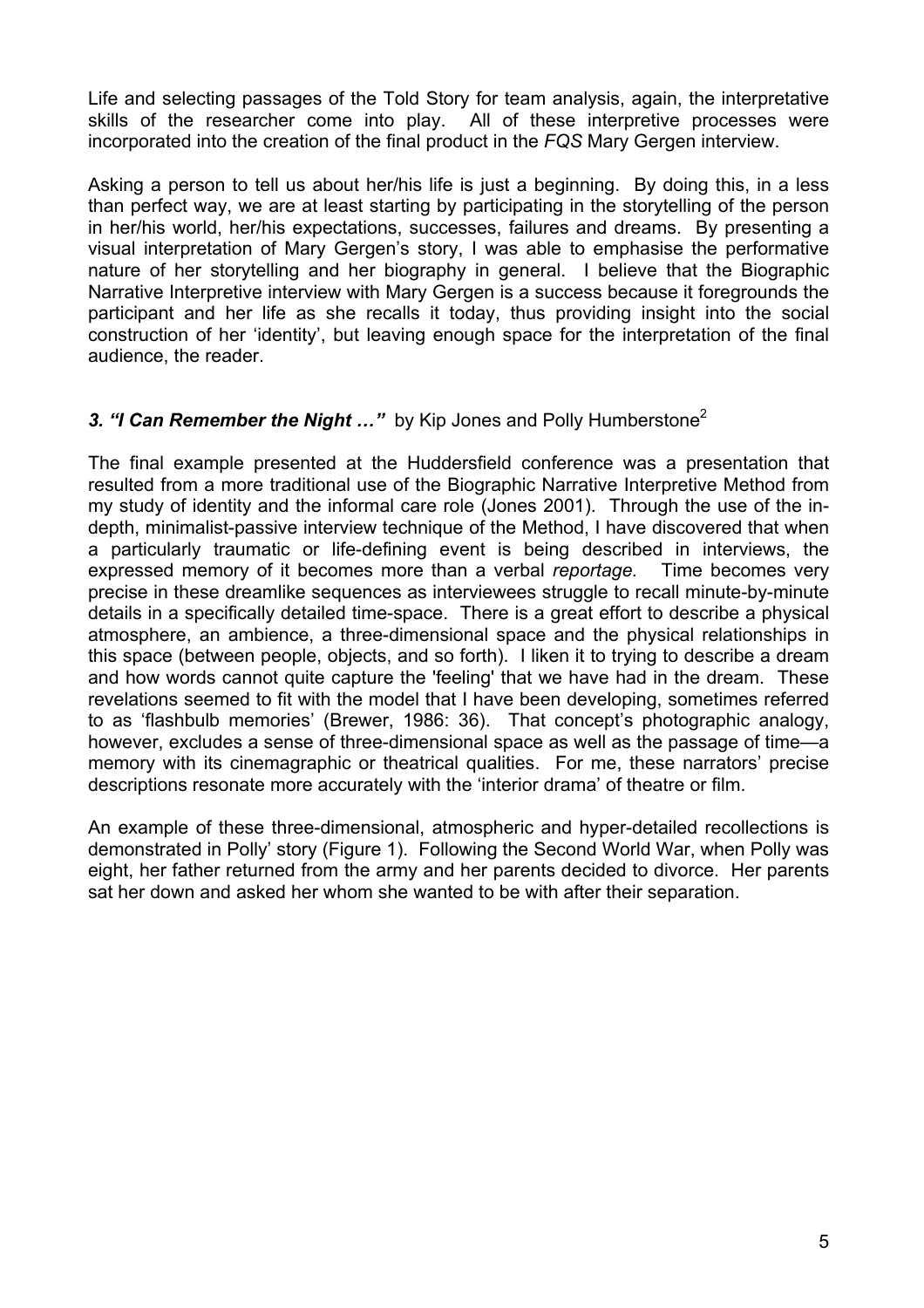I can remember the night that they did split up erm it was a wet night, I saw my mother go out I didn't know where she was going I thought oh – I shouted after her, she said nothing she just walked out, my father then called me and he said we are going out I asked whether mother was and he said she wont be coming with us (1) again ever and that's (1) that was the night they finally split up before the divorce. I can so clearly .. and I .. my mmi er (1) I don't know I felt devastated and then there was a meeting in the house at my fathers house in the front room and I can remember it so clearly, he was sitting in the armchair (1) in the corner, my mother was on the settee near the window and (3) they was asking me who I wanted to be with (1) and I said but I want to be with both of you I can remember it so well (2) and I .. I was supposed to pick who I wanted to be with (1) I think that was awful of them now, in hindsight I think it was dreadful, and I couldn't pick I loved them both (1) oh yes I remember it very well !

> *Figure 1: Polly remembers [Numbers in brackets (1) refer to pauses in seconds]*

The reversed chronological order of events portrayed in Polly's description above (Figure 1) becomes first, a passage about her mother leaving and secondly, a report of the preceding conversation with her mother and father. In this passage, expressive passion overshadows chronological time. This was a very intense and detailed part of her life story: she depicts the atmosphere *('wet night'),* movement *(mother walking out),* then the meeting in the front room, remembering who was sitting on which furniture, locating the players in three-dimensional space: '*in the corner',* '*near the window'*, etc. She is describing it like one would describe a dream, clutching at details to make it more real. Yet, when she is stumbling, she is reflecting her inability to verbalise something, a feeling. These are important pauses, because she is trying to "paint" an exact picture: '*I can remember it so well'.* Her visualisation takes over from the verbal telling, whilst the verbal is trying inadequately to paint the picture that is so much stronger in the subconscious. The psyche does not always speak in complete sentences; Bakhtin refers to this as 'the border of the verbal and the non-verbal, the said and the unsaid' (Thorton, 1997: 4).

For audience clarity in the audio/visual conference presentation (the audio track is available at: http://www.angelfire.com/zine/kipworld/Track-01.mp3), I put the description in chronological order, setting the scene and bringing the audience into the physical space first, emphasising the crucial three-dimensionality of the story. Because Polly's memory (retold to me when she was 65 years old), seemed to be a memory that had resurfaced over a lifetime since the childhood event, I decided to present the story with three voices—one a youngster, one a middle-aged women and the third, an older woman in her mid-60s—representing Polly at three stages in her life. The three performers—all characterizing Polly's telling—come from three generations of the same family (for consistency in accent). Their performance of Polly's narration was studio recorded—the three voices signifying the passage of time and Polly's recurring memory. Lines were repeated by each of the performers, lending a poetic quality to the narrative. The visuals were made up of photographs of the interior of a working class northern UK 'front room' in the late 1950s/early 1960s —with only the period furniture acting as symbols of the three characters. The photos were converted to black and white, with some sections filmed as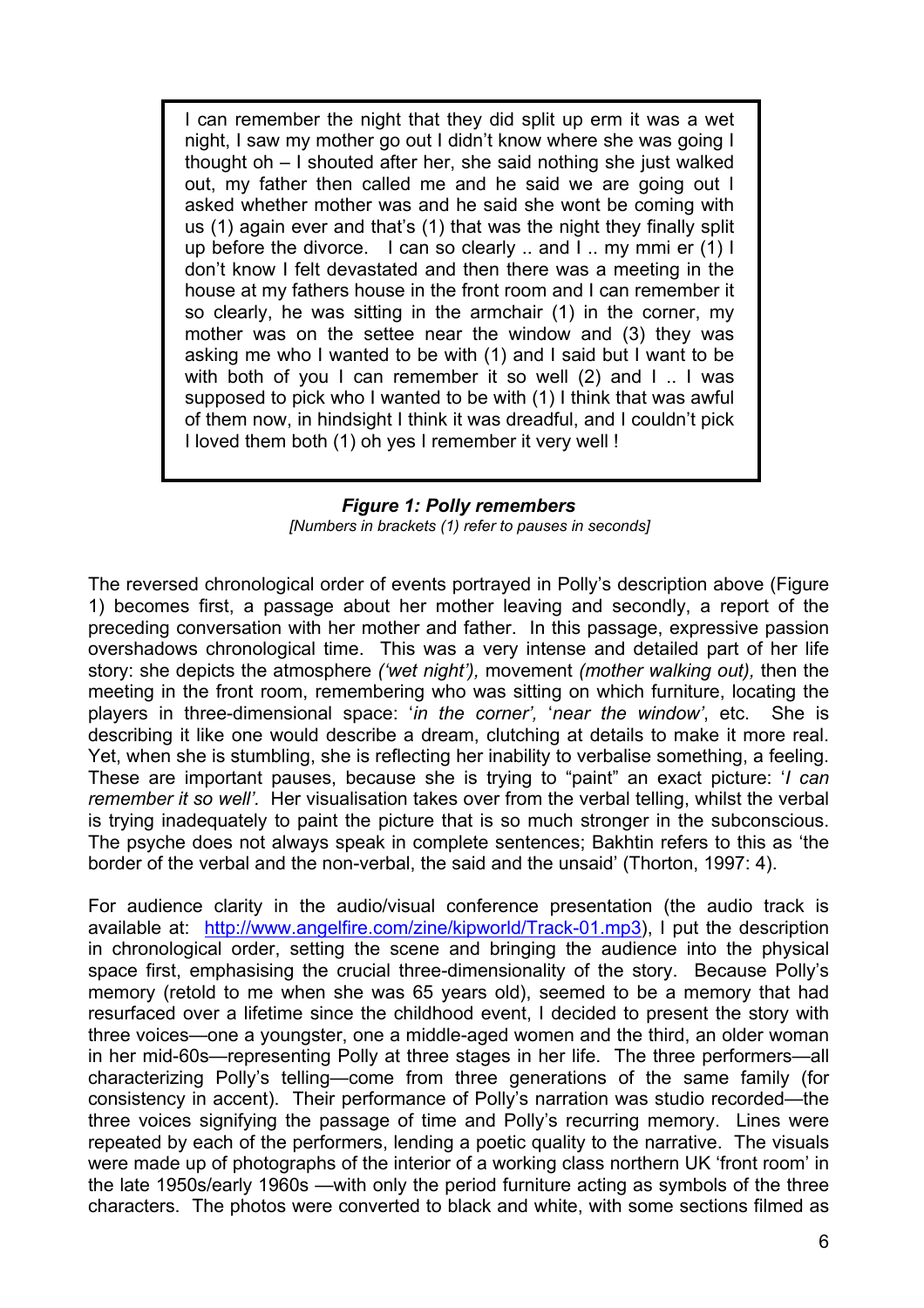movies in grainy Super-8 type style—a frequently used home movie film, introduced in 1965. Although the presentation only lasts for less than two minutes, it is a powerful representation of a narration of space/time and how the physical is part of our memories of life events.

# *Conclusions*

Where do we find an aesthetic in which to base our new 'performative' social science? 'The criteria for evaluating qualitative work … are moral and ethical. Blending aesthetics (theories of beauty), ethics (theories of ought and right) and epistemologies (theories of knowing), these criteria are fitted to the pragmatic, ethical and political contingencies of concrete situations' (Denzin & Lincoln 2002: 229). The 20<sup>th</sup> Century was not kind to 18<sup>th</sup> Century notions of the aesthetic. In the  $21<sup>st</sup>$  Century, ideas of what "truth" and "beauty" mean need to be re-examined from a local, quotidian vantage point, with concepts such as "aesthetic judgment" located within community. The principles of Nicolas Bourriaud's Relational Aesthetics (Bourriaud 2002) offer a theoretical grounding to the search at hand. Relational Art is located in human interactions and their social contexts. Central to its principles are inter-subjectivity, being-together, the encounter and the collective elaboration of meaning, based in models of sociability, meetings, events, collaborations, games, festivals and places of conviviality. Bourriaud believes that Art is made of the same material as social exchanges. If social exchanges are the same as Art, how can we portray them?

One place to start is in our (re)presentations of narrative stories, through publications and presentations. Ken Gergen argues that the words and stylistic conventions used in typical journals "derive their meaning from the attempt of people to coordinate their actions within various communities" (Gergen 1997: 6). These linguistic conventions evolve over time into codified symbols with the ability to compress large amounts of assumed knowledge and background information and deliver it for their intended audiences (and, by intention or coincidence, to withhold such information from others). The members of different groups of scientists, policymakers, campaigning communities and so on go through a lengthy socialisation process to enable them to produce and understand papers comprised of a kind of 'shop talk' that heightens participation in the language game, enabling them to ring-fence their areas of expertise. This professional "codification" produces icons with the accumulated power to persuade, convince, establish authority and represent authenticity, but which through this very process carries the inevitability of skewing and/or stifling wider community discourse and input. Left out of the mix in the standard scientific report is a consideration by authors and publishers of their own participation in, and communication with, the larger community to which we all claim membership.

Rethinking our relationship within communities and across disciplines such as the arts and humanities offers up opportunities for us to move beyond imitation of "scientistic" reports in dissemination of our work and look towards means of representation that embrace the humanness of social science pursuits. This creates a clearing in which meaningful dialogue with a wider audience is possible, feedback that is constructive and dialogical in its nature becomes feasible, and dissemination of social science data transforms into something not only convivial, but also even playful. Presentations can then evolve into ways of creating meaningful local encounters and performances, in the best sense of these words.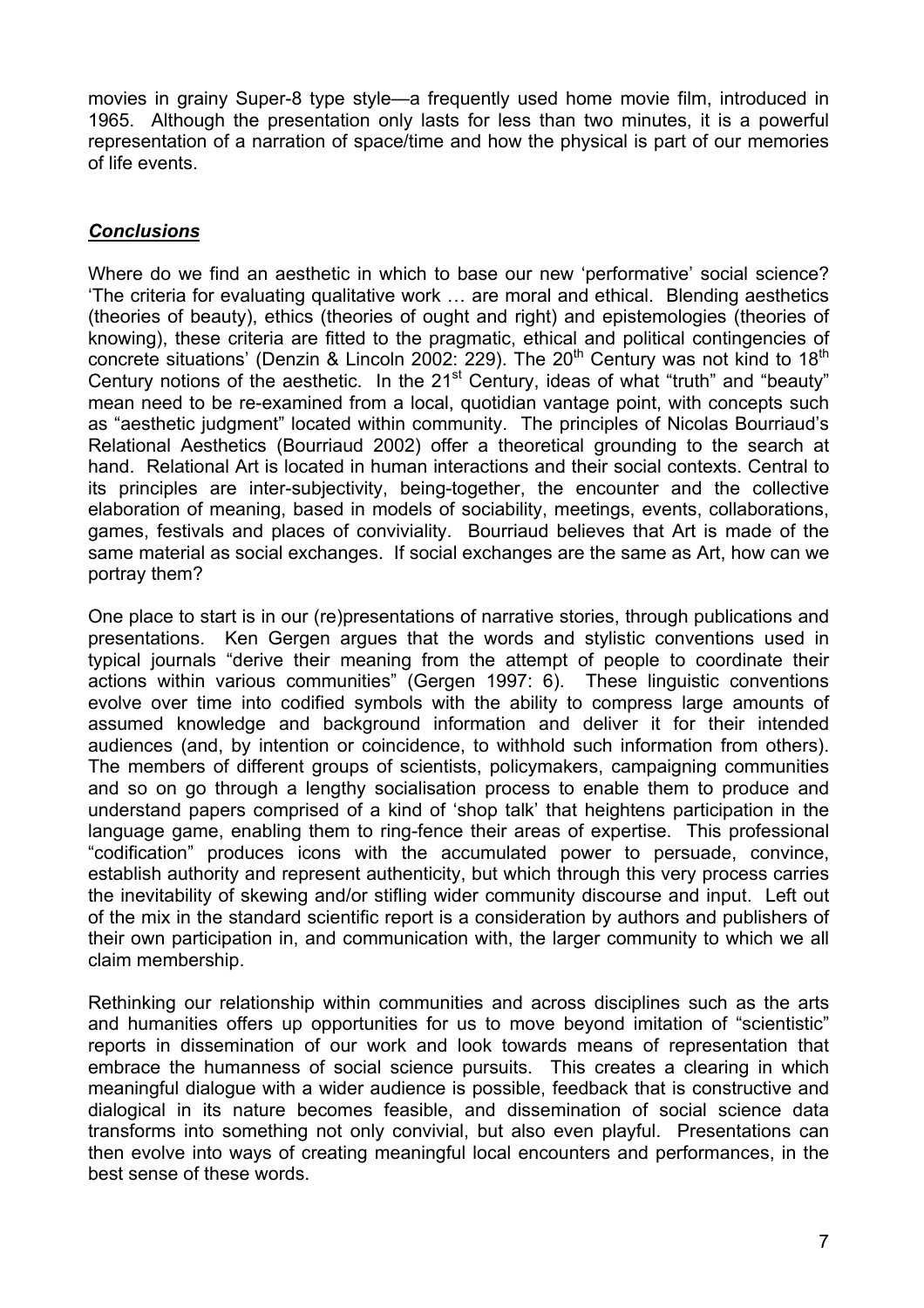## *A final note about collaboration*

One of the joys of working with the Biographic Narrative Interpretive Method is its collaborative nature—first with participants in the interview process and, second, in the assemblage of reflecting teams to respond to the stories of narrators. These few examples of arts-based production of narrative data described here represent a third kind of alliance, the collaboration in the production of devices for dissemination of our findings. A danger exists, however, that, in our enthusiasm to embrace the arts as social scientists, we may both narrow our concepts of the possibilities available to us in the arts and humanities and also reach beyond our own grasp and capabilities. Too many of us have sat through somewhat embarrassing dramatisations comprised of well-meaning social scientists' attempts at becoming actors. I fear that Mickey Rooney's excited exclamation to Judy Garland: "I know what we'll do! We'll put on a show!" is sometimes taken too literally by some enthusiasts of the performative possibilities of narrative data.

This is where collaboration becomes crucial. Reaching across disciplines and finding coproducers for our presentations can go a long way in insuring that, rather than amateur productions, our presentations have polish and the ability to reach our intended audiences in an engaging way. Pushing the limitations of means of dissemination already available to us (print, web-based, PowerPoint) to new and creative levels, provides platforms for attention-grabbing, evocative diffusion of social science data. Indeed, taking inspiration for styles of presentation from other disciplines also broadens our canvass. It is a historical fact that the major upheavals and transformations in Western art and science occurred during periods of cross-pollination from discipline to discipline. With this in mind, our collaborations offer us opportunities for meaningful dialogue between disparate communities, opening up unknown possibilities for future dialogues and associations. Co-operation itself, therefore, becomes a creative act, often stretching the boundaries of our understanding and prodding us to come up with fresh and innovative ways of overcoming practical obstacles in knowledge transfer.

Several collaborations took place in producing the presentations described in this paper. First, in Fall River Boys, I entered into a collaboration with photographer, Richard Renaldi, as described earlier. This is not to say that a presentation of photographs that I took myself would not be appropriate, but by using a professional's work, the message became that much richer and stronger, creating a mix of voices and collective meaning. In the end, the "dialogue" created between the photographer and me, by working together to visually narrate through the use of his photos, enhanced and contributed to the final dialogue with the audience.

Secondly, in the Mary Gergen interview, a follow-up email dialogue developed between the two of us, the results of this being incorporated into the final presentation. After the interview, Mary discussed her story and participation with her husband, Ken Gergen, and his input, although tertiary, makes its presence felt. Permission<sup>3</sup> for use of all of the photographs and artwork used in the final document was obtained through email correspondence. This process resulted at times in some interesting electronic conversions as well. I was, of course, in dialogue with the editors<sup>4</sup> of *FQS*, and their input was extremely helpful. The transcript of the interview was compiled by the administrator<sup>5</sup> at our research centre who also acted as a "captured audience" for early versions of all three presentations and provided helpful feedback.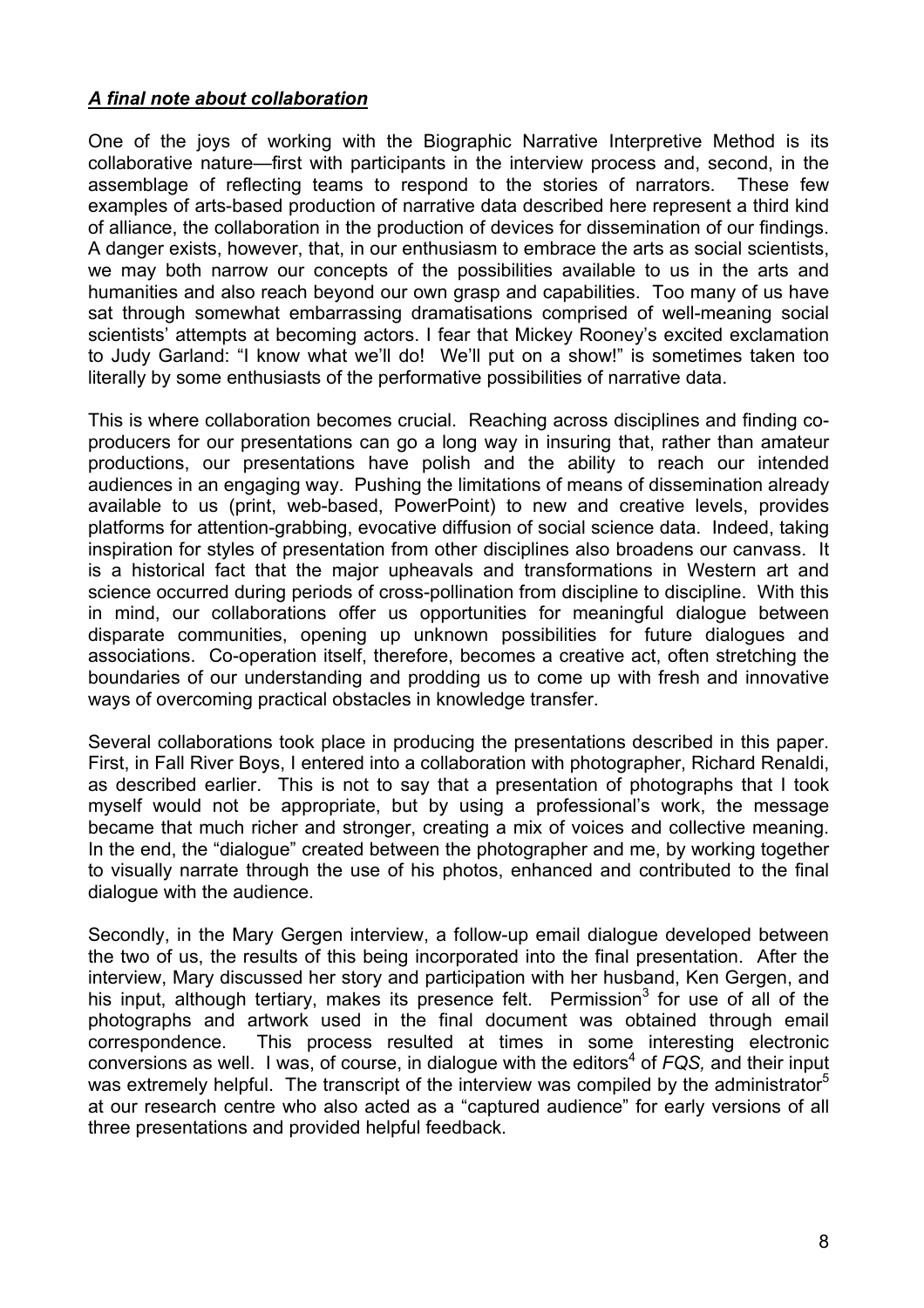Finally, in the Polly Humberstone sequence, more collaborations took place. The three amateur performers $<sup>6</sup>$  all agreed to participate in the recording of the monologue. A</sup> composer/musician<sup>7</sup> friend donated his studio and his time to produce a professional recording of the narrative as well as compose the background music. *The National Trust*<sup>8</sup> agreed to the use of their photographs of the Liverpool house shown in the presentation.

Refusing to be limited by more traditional means of dissemination of social science data also means that a modicum of humility and a state of "not knowing" is necessary in our collaborations with others from far a field. Looking beyond the safety of our own discipline, with its protocols, procedures and "ring-fenced areas of expertise" to what Frances Rapport calls 'the edgelands' (Rapport, Wainwright & Elwyn 2004), can be both daunting and liberating. The trick is, I believe, to remember that art and science are both 'fuelled by creativity' (Taylor 2001) and that the potential for inventiveness resides within all of us. After all is said, creativity is that uncanny ability to work within rule boundaries while, at the same time, changing them.

## *References*

Bourriaud, N. (2002; English version) *Relational Aesthetics*. Dijon, France: Les Presses du Reel.

Brewer, W. F. (1986) 'What is autobiographical memory?' Chap. in D.C. Rubin (ed), *Autobiographical memory*, Cambridge: Cambridge University Press.

Chamberlayne, P., Bornat, J., Wengraf, T. (eds.) ( 2000). *The Turn to Biographical Methods in Social Science Comparative issues and examples.* New York: Routledge.

Clough, P. (2004) "Teaching trivial pursuits: a review of three qualitative research texts". *Qualitative Research* 4 (3): 419-428.

Denzin, N. K. (2001) "The reflexive interview and a performative social science." *Qualitative Research* 1(1): 23-46.

Denzin, N. K., Lincoln, Y.S.(eds.) (1994) *Handbook of Qualitative Research*, Thousand Oaks, CA: Sage

Denzin, N,K., Lincoln, Y.S. (2002) (eds) *The Qualitative Inquiry Reader*. Thousand Oaks, CA: Sage.

Gergen, K.J. (1997) "Social Theory in Context: Relational Humanism". Draft copy for J.D. Greenwood (ed), *The mark of the social*. New York: Rowman and Littlefield. Available from:

http://www.swarthmore.edu/SocSci/kgergen1/web/page.phtml?id=manu9&st=manuscripts  $Rhf=1$ 

Gergen, K.J. (2000) "The Poetic Dimension: Therapeutic Potentials". Draft Ch. for K. Deissler and S. McNamee (eds) *Phil und Sophie auf der Couch, Die soziale Poesie TherapeutischerGesprache*. Heidelberg: Carl-Auer.

Hiley, D.R., Bohman, J.F., Shusterman, R. (1991) *The Interpretive Turn Philosophy, Science, Culture*. Ithaca and London: Cornell University Press.

Hollway, W., Jefferson, T. (2000) *Doing qualitative research differently Free association, narrative and the interview method.* London: Sage Publications.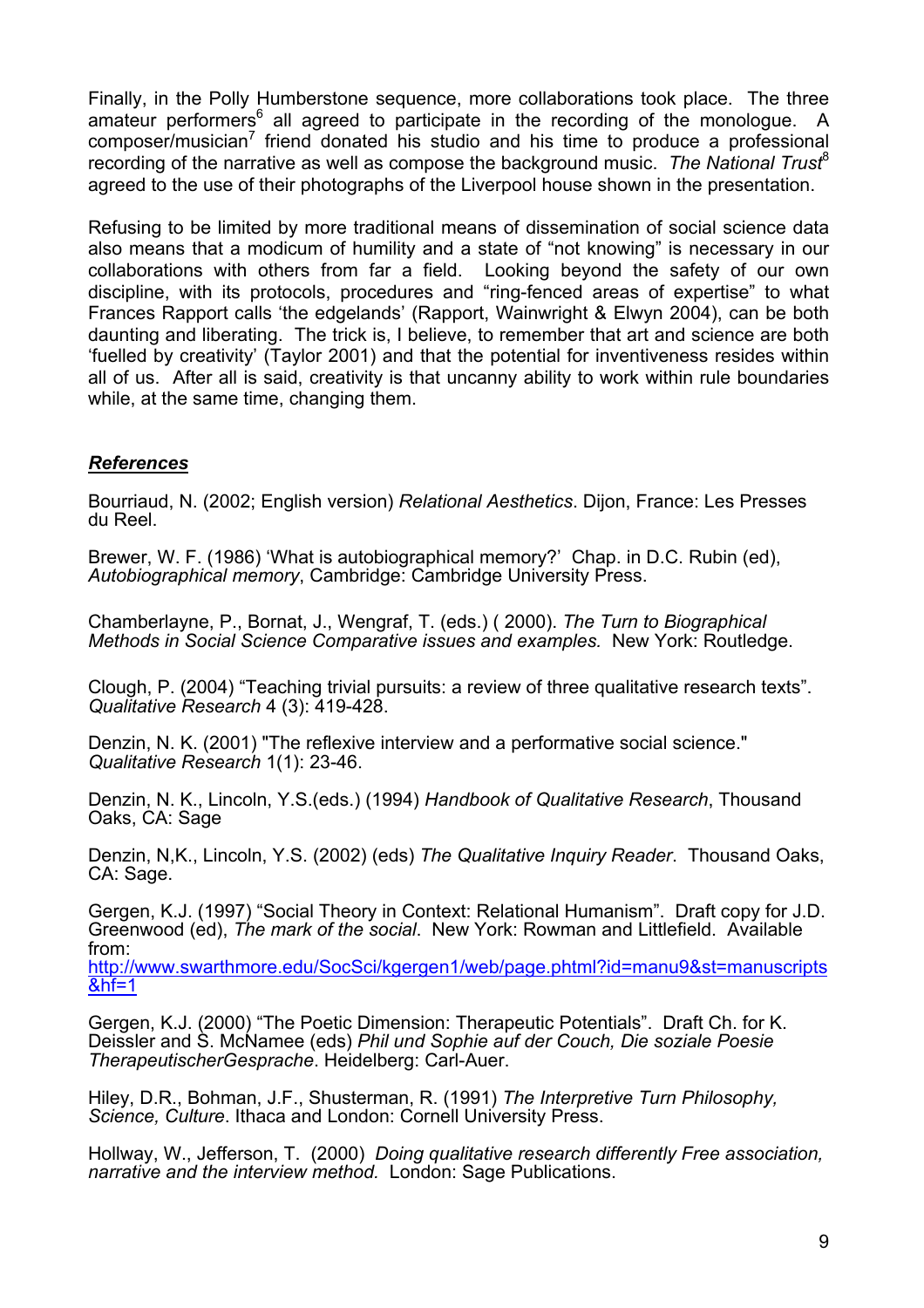Jones, K. (2001). *Narratives of Identity and the Informal Care Role*. Unpublished PhD thesis, De Montfort University.

Jones, K. (2004) "Thoroughly Post-Modern Mary [A Biographic Narrative Interview with Mary Gergen]". *Forum: Qualitative Social Research* [On-line Journal] 5(3) Sept 2004. Available at: http://www.qualitative-research.net/fqs-texte/3-04/04-3-18-e.htm.

Jones, K. (2004) "Minimalist Passive Interviewing Technique and Team Analysis of Narrative Qualitative Data". Ch. in Frances Rapport (ed.), *New Qualitative Methodologies in Health and Social Care* (pp.35-54). London: Routledge.

Mishler, E.G. (1995) "Models of narrative analysis: a typology". *Journal of Narrative and Life History* 5, 2: 87-123.

Morton, C.C. (1997) "The Art of Science". *UC Davis Magazine Online* 14, 4, Summer 1997. Available at: http://www-ucdmag.ucdavis.edu/su97/Gallery/Gallery.html

Rapport, F., Wainwright, P., Elwyn, G. (2004) "The view from the edgelands". *Medical Humanities* 30:5-6.

Rosenthal, G. (1993) "Reconstruction of life stories: Principles of selection in generating stories for narrative biographical interviews". Chap. in R. Josselson & A. Lieblich (eds.), *The Narrative Study of Lives.* London: Sage Publications.

Rosenthal, G. (2004) "Biographical Research". Ch. in C. Seale, G. Gobo, J. F. Gubrium & D. (eds.), *Qualitative Research Practice* (48-64). London: Sage.

Sandelowski, M. (1991) "Telling stories: narrative approaches in qualitative research". *IMAGE: Journal of Nursing Scholarship* 23, 3: 161-166.

Taylor, R. (2001) "From Science to Art and Back Again". *Science: Next Wave.* 27 April 2001. Available at: http://nextwave.sciencemag.org/cgi/content/full/2001/04/25/1.

Thornton, B. (1997) "Linguistic disenchantment and architectural solace in DeLillo and Artaud". *Mosaic (Winnipeg),* 30,1:9 (16).

Wengraf, T. (2001. *Qualitative Research Interviewing Biographic Narrative and Semi-Structured Methods*. London: Sage.

#### *Endnotes*

Everything must change Nothing stays the same Everyone will change No one stays the same

The young become the old And mysteries do unfold 'Cause that's the way of time Nothing and no one goes unchanged

There are not many things in life You can be sure of except Rain comes from the clouds Sun lights up the sky And humming birds do fly

l  $1$  "Everything Must Change"; music and Ivrics by Bernard Ighner